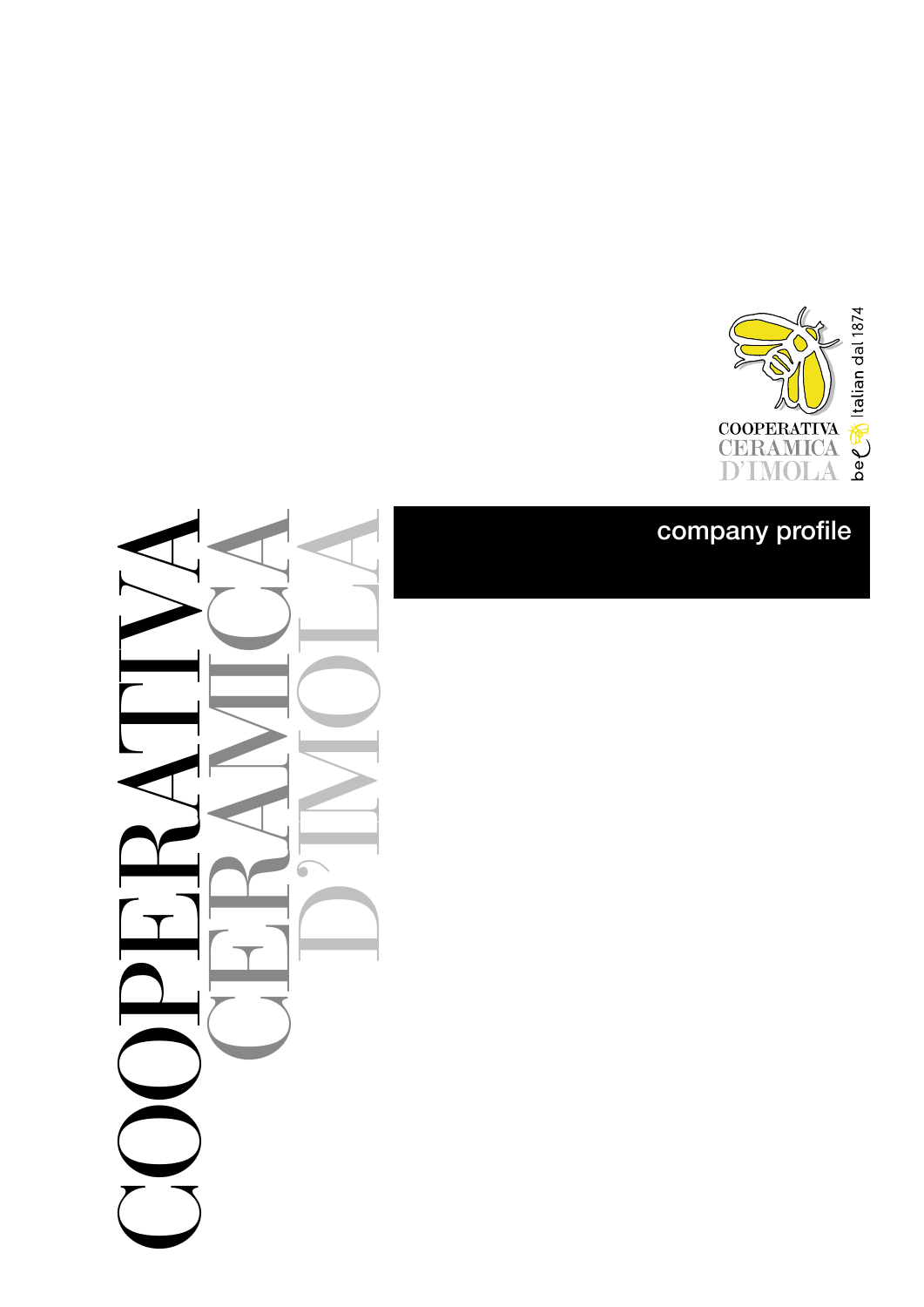# Cooperativa Ceramica d'Imola and the environment QUALITY AND ENVIRONMENT



Nature and technology combine to give birth to a new concept in ceramic tiles which places the relationship between man and the environment at the centre; an inseparable combination for the conscious achievement of eco-efficient corporate principles as well as those of environmental eco-compatibility, sealed with important recognitions such as ISO 14001 Environmental Certification, the Emas Registration, L.E.E.D. credits, Ecolabel Certification and the production of ceramic products with the Biogres.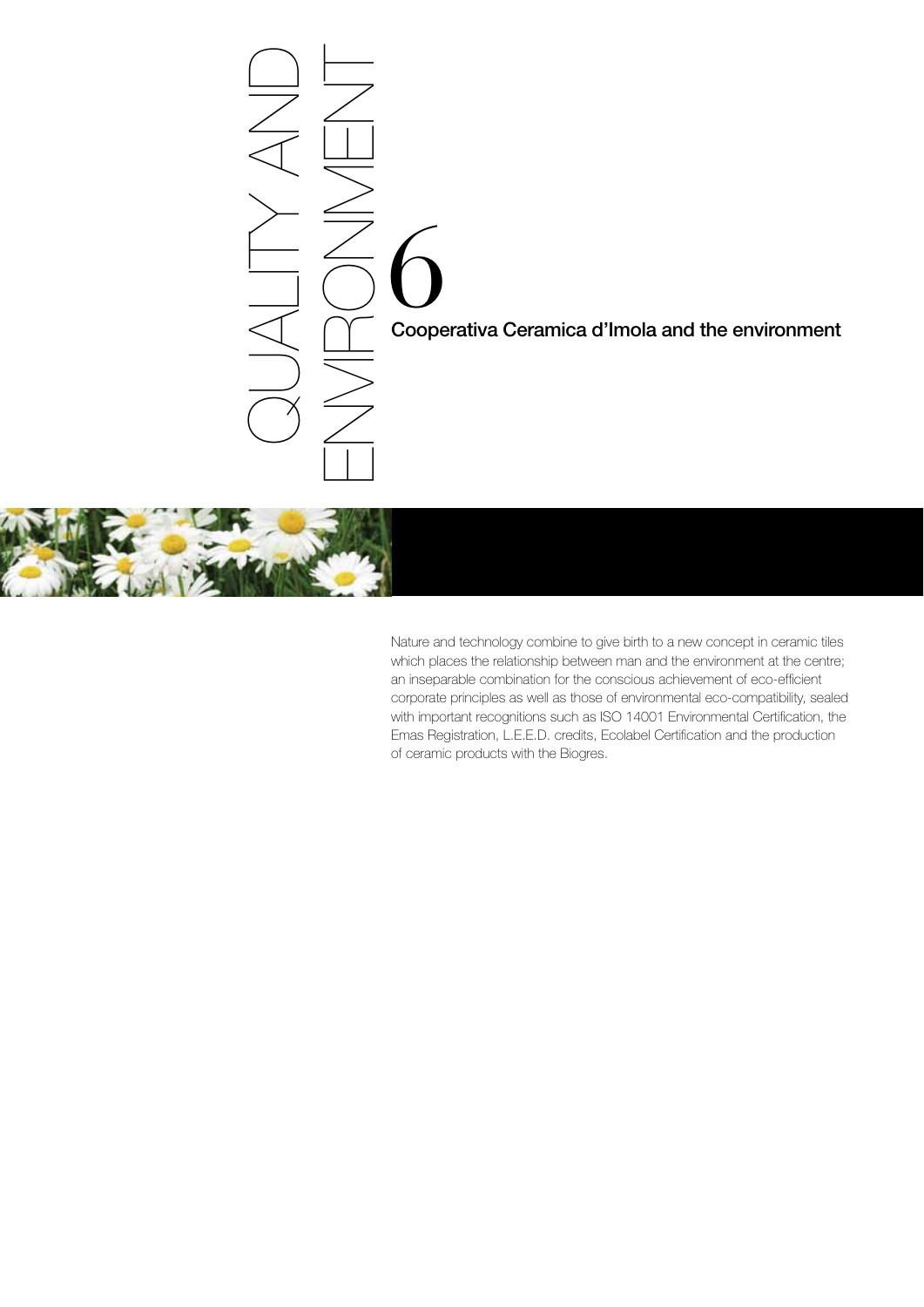### 6 Cooperativa Ceramica d'Imola and the environment /1 QUALITY AND ENVIRONMENT





### ENVIRONMENTAL CERTIFICATION ISO 14001

The environmental management system of Cooperativa Ceramica d'Imola - in reference to the UNI EN ISO 14001 Normative- was imposed on the basis of the following principles:

### Protection of the environment and natural resources:

Cooperativa Ceramica d'Imola strongly believes in the value of the environment and feels that its industrial production objectives should be pursued and fulfilled using strategies and facilities that allow the optimal and efficient use of the resources and in complete respect of the environment.

It is for this reason that Cooperativa Ceramica d'Imola focus on minimizing the environmental impact of its production of ceramic tiles and optimizes the use of natural resources thanks to the recycling processes which recover the waste from the various raw and cooked processing as well as optimizing the water supply resources and the reutilization of recyclable material for packaging.

### Efficient and effective energy policy:

Through the introduction of optimized plant solutions, Cooperativa Ceramica d'Imola is devoted to constantly reducing the energy consumption of the production processes.

The majority of the electrical energy utilized is produced in-house through the use of the most modern cogeneration systems.

### Respect for the ecosystem:

Cooperativa Ceramica d'Imola is dedicated to minimizing the environmental impact of its industrial production in order to protect the entire ecosystem. Therefore, Cooperativa Ceramica d'Imola completely recovers all of the water used in the working processes thus reducing the discharge to zero; it performs continual monitoring of the significant emissions in order to achieve a high level of reduction of the pollutants that are critical to the environment, it conducts complete differential waste collection of the paper, plastic material, wood, steel and copper.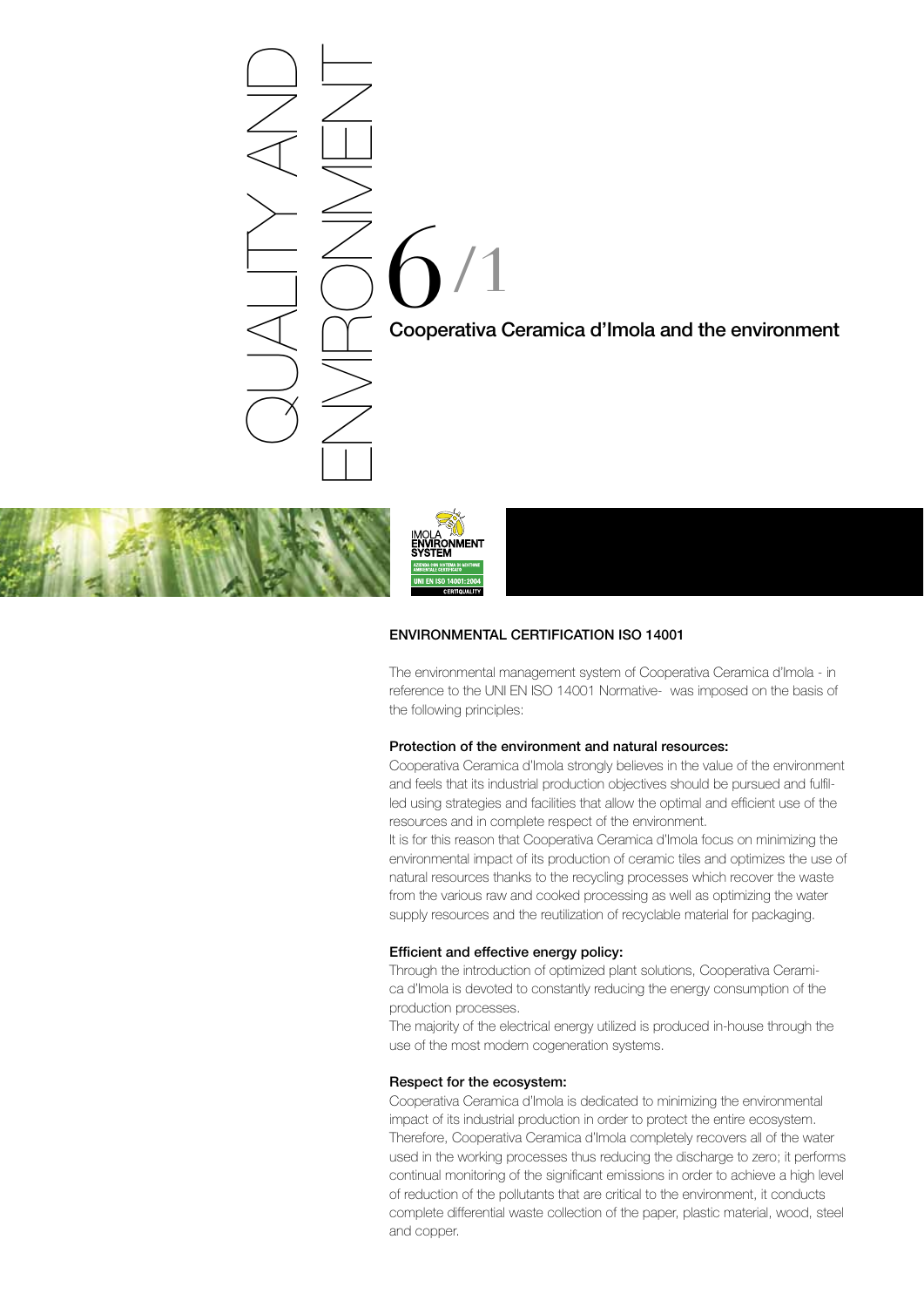## 6 Cooperativa Ceramica d'Imola and the environment /2 QUALITY AND ENVIRONMENT



### COOPERATIVA CERAMICA D'IMOLA OBTAINS EMAS CERTIFICATION

Through the implementation of a precise company policy on sustainable development, Cooperativa Ceramica d'Imola has obtained Eco-management and Audit Scheme (EMAS) registration. This is an important recognition on a European level that aim at the continuous improvement of production standards and awareness of all of its employees in terms of protecting the environment.

The EMAS system is a voluntary awareness for those companies committed to evaluating and improving their environmental efficiency through a more responsible choice of buying and management, a more careful use of air, water, territory, raw materials and energy.

EMAS Certification represents for Cooperativa Ceramica d'Imola one of its communication instruments for the company's eco-sustainable commitment in its industrial sites under two main profiles:

- Efficiency in preventing environmental degradation thanks to the implementation of a large range of skills concerning environmental problems in the ceramics sector, in its prevention means, waste plant management and controls especially in terms of waste water and atmospheric polluting agents released emissions;

- Transparency thanks to its continuous dialogue with consumers, citizens, public administration offices with the consequent aim of directing the market towards the choice for products and services with low environmental, social and economic impact.

Note: Emas Registration obtained for Casalfiumanese plants.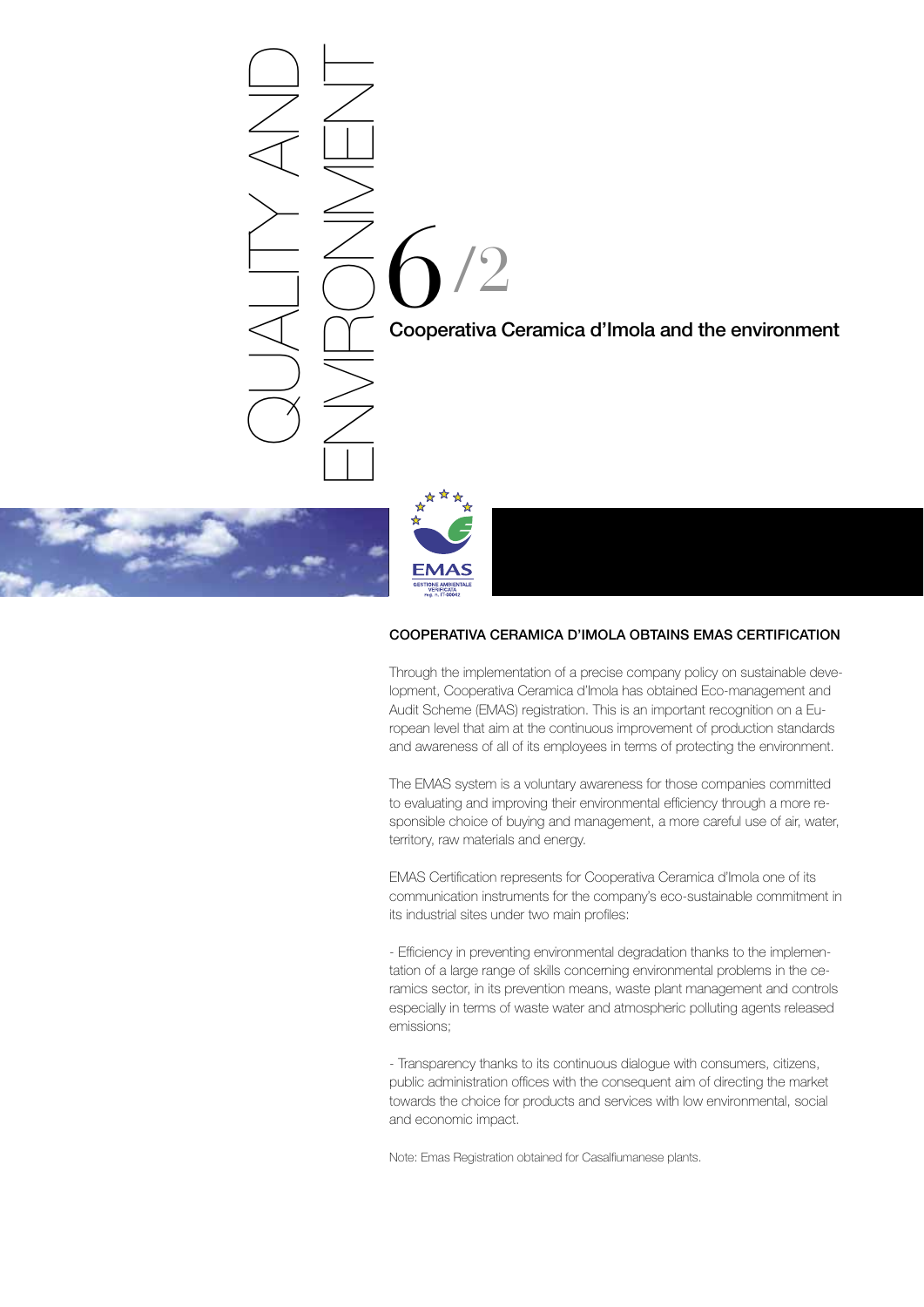### 6 Cooperativa Ceramica d'Imola and the environment /3 QUALITY AND ENVIRONMENT



### LEED CERTIFIED

Cooperativa Ceramica d'Imola is a member of the Green Building Council Italia, an Association that works towards spreading the criteria of the LEED trademark. L.E.E.D (Leadership in Energy and Environmental Design) is a System of Environmental Energy Certification for buildings which envisages the attribution of a score, assigned in function of demonstrated conformity with certain pre-established "credits". This contribution is assessed in the total materials used in the building: so our ceramic slabs also contribute to obtaining L.E.E.D credits in relation to the features and the production process with which they are made.

The following are the thematic areas in which our products are involved:

### SS - Site sustainability; Heat Island Effect CREDIT SS 7.1 (1 POINT);

Cooperativa Ceramica d'Imola contributes to reducing heat island effect (heat difference between urban areas and their surrounding suburbs) with view to reducing impact on the microclimate.

### MR - Materials and Resources; Content of recycled Material CREDIT MR 4.1/4.2 (2 POINTS);

Cooperativa Ceramica d'Imola's ceramic slabs may contain materials recycled pre-consumption and therefore contribute to obtaining this credit.

### Use of Local Materials CREDITS MR 5.1 / 5.2 (2 POINTS)

Cooperativa Ceramica d'Imola mainly uses materials from surrounding or local areas.

### EA - Energy and Environment; Optimisation of energy performance CREDIT EA 1 (1 POINT);

Cooperativa Ceramica d'Imola products contribute to defining the building's heat conductibility value.

### ID - Innovation in Design CREDIT ID 1.1 (1-4 POINTS);

Cooperativa Ceramica d'Imola products contribute to gaining additional points for exceptional and/or innovative performances. One example is the high environmental performance products certificated Ecolabel\*. \*In the course of EU Ecolabel certification

### EQ - Internal Environmental Quality; Low emission materials - Volatile Organic Compounds Content CREDIT EQ 4.2 (1 POINT);

Cooperativa Ceramica d'Imola products do not emit VOC and are created in a manufacturing cycle that culminates in firing, which provides for the elimination of organic compounds.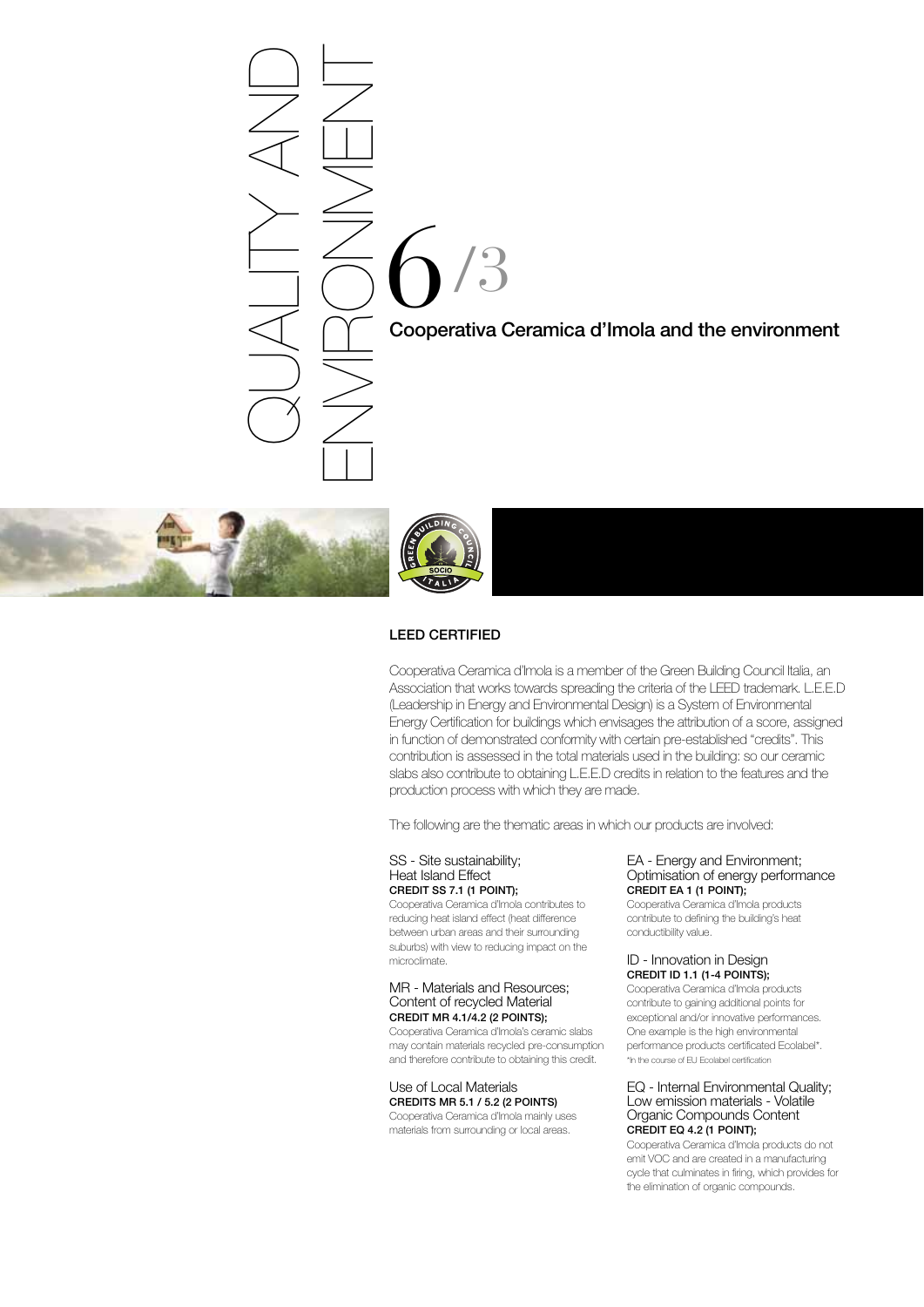### 6 Cooperativa Ceramica d'Imola and the environment /4 QUALITY AND ENVIRONMENT



### Ecolabel

### ECOLABEL

The Ecolabel\* system refers to European regulations that define the criteria of voluntary environmental and industrial policy, aimed at promoting the presence of 'clean' products on the market.

Ecolabel is a tool:

- Voluntary

Respects ecological criteria based on LCA (life cycle analysis)

- Selective

Issued by a competent body following verification of observance of the relevant criteria

Cooperativa Ceramica d'Imola is awaiting ECOLABEL certification for its products, which feature reduced environmental impact, in relation to the rigorous ecological standards set by European regulations. ECOLABEL products, respecting precise criteria regarding the production cycle, represent Cooperativa Ceramica d'Imola's environmental and production excellence. These criteria are:

- Low environmental impact production process
- Use of materials without carcinogenic or toxic substances and therefore not harmful to workers
- Low energy consumption
- Great reduction of emissions into the atmosphere
- Recycling of water used in the production process
- Waste recycling (98%)

\*In the course of EU Ecolabel certification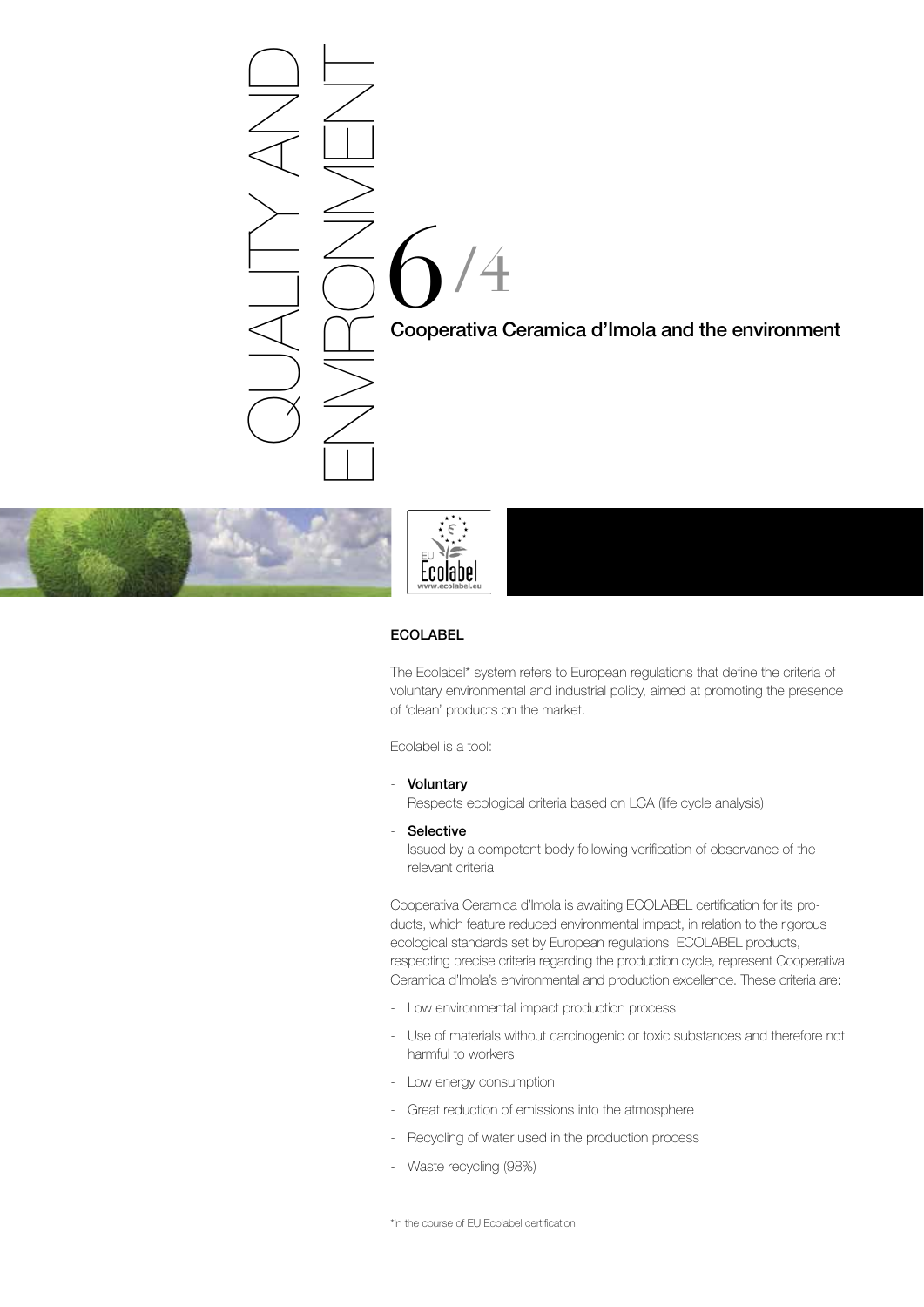# 6 Cooperativa Ceramica d'Imola and the environment /5 ENVIRONMENT



QUALITY AND

### **BIOGRES**

Cooperativa Ceramica d'Imola has undertaken a new project: to create its own porcelain stoneware composed of a blend which combines traditional mixes with materials that derive from the recovery of raw and cooked scrap as well as the residue from the depuration processes. This combination gives birth to the Biogres brand which characterizes the production of Cooperativa Ceramica d'Imola with ecological quality and aesthetics.

The Biogres brand products have the following distinctive characteristics:

- 100% reutilization of the raw waste, with the reduction in the use of new prime materials and protection of the natural resources;
- 100% reutilization of the water used for processing and consequent reduction in the water requirement, thus protecting the water resource of the territory;
- 100% recycling of the cooked waste;
- Reutilization of the non-ceramic waste for the recycling processes and using them in other production processes;
- 100% recycling of the depuration residue;
- 20% reduction of the energy consumption through the installation of high energy performance system solutions;
- Over 95% of the energy required is generated through in-house production using cogeneration systems;
- 15% reduction of the CO2 emission;
- Absence of volatile organic substances;
- Containment of the emissions into the atmosphere which is by far inferior to the environmental limits required by the Italian legislation.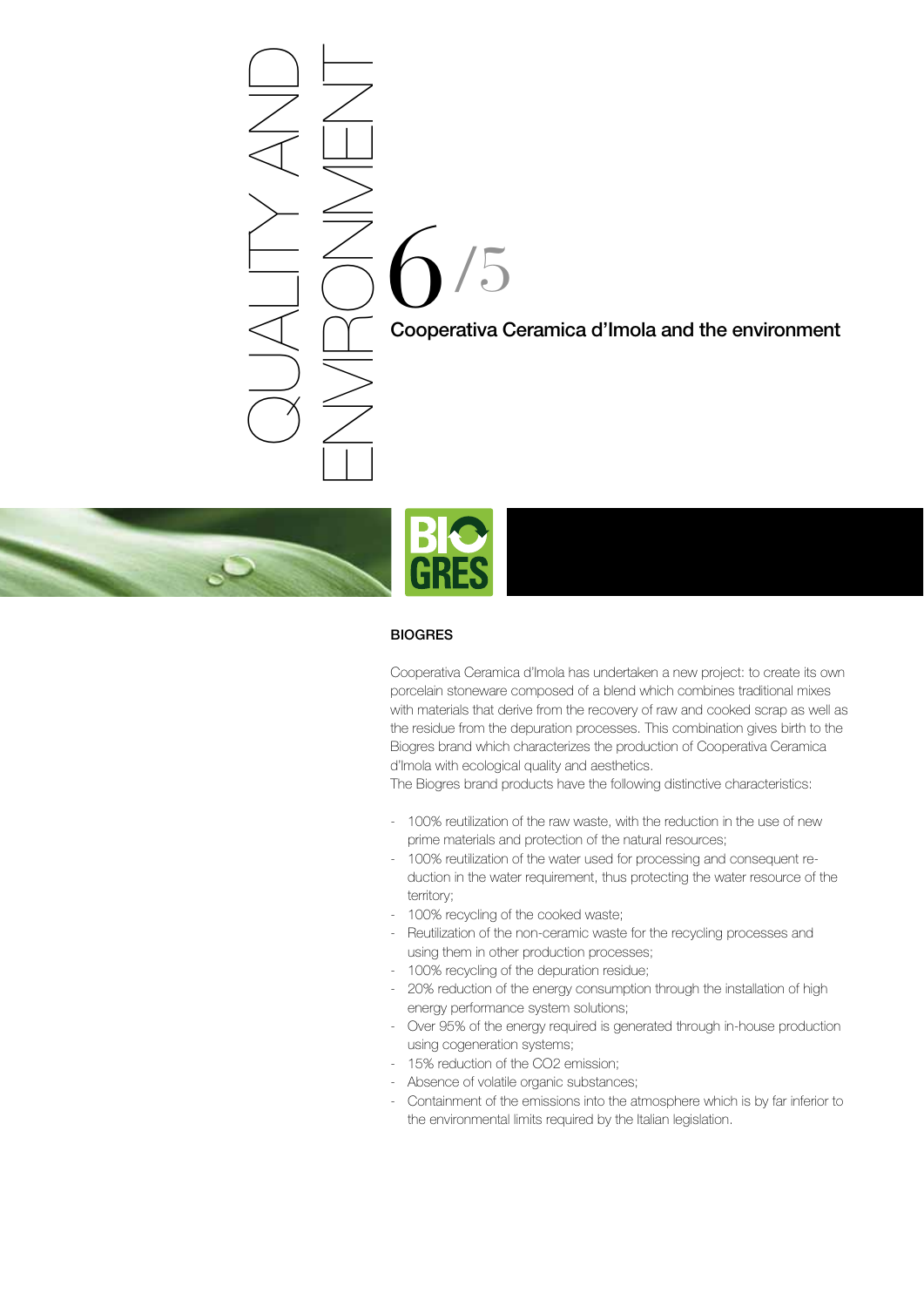





Cooperativa Ceramica d'Imola has obtained the Quality System certification in relation to the UNI EN ISO 9001 Normative for the design, production and marketing of ceramic tiles for all of the production types.

Implementation of this system has the following objectives:

- **achievement**, through adequate management of the technical and system resources, of the ongoing improvement of the production processes;
- guarantee the correct use, efficiency, reliability and dependability of the results of the measurements and tests through the planning of the maintenance and the control of the systems, equipment and instrumentation;
- **contribute** to the improvement of the social context of which it is part and in terms of the people and the environment into which it is integrated.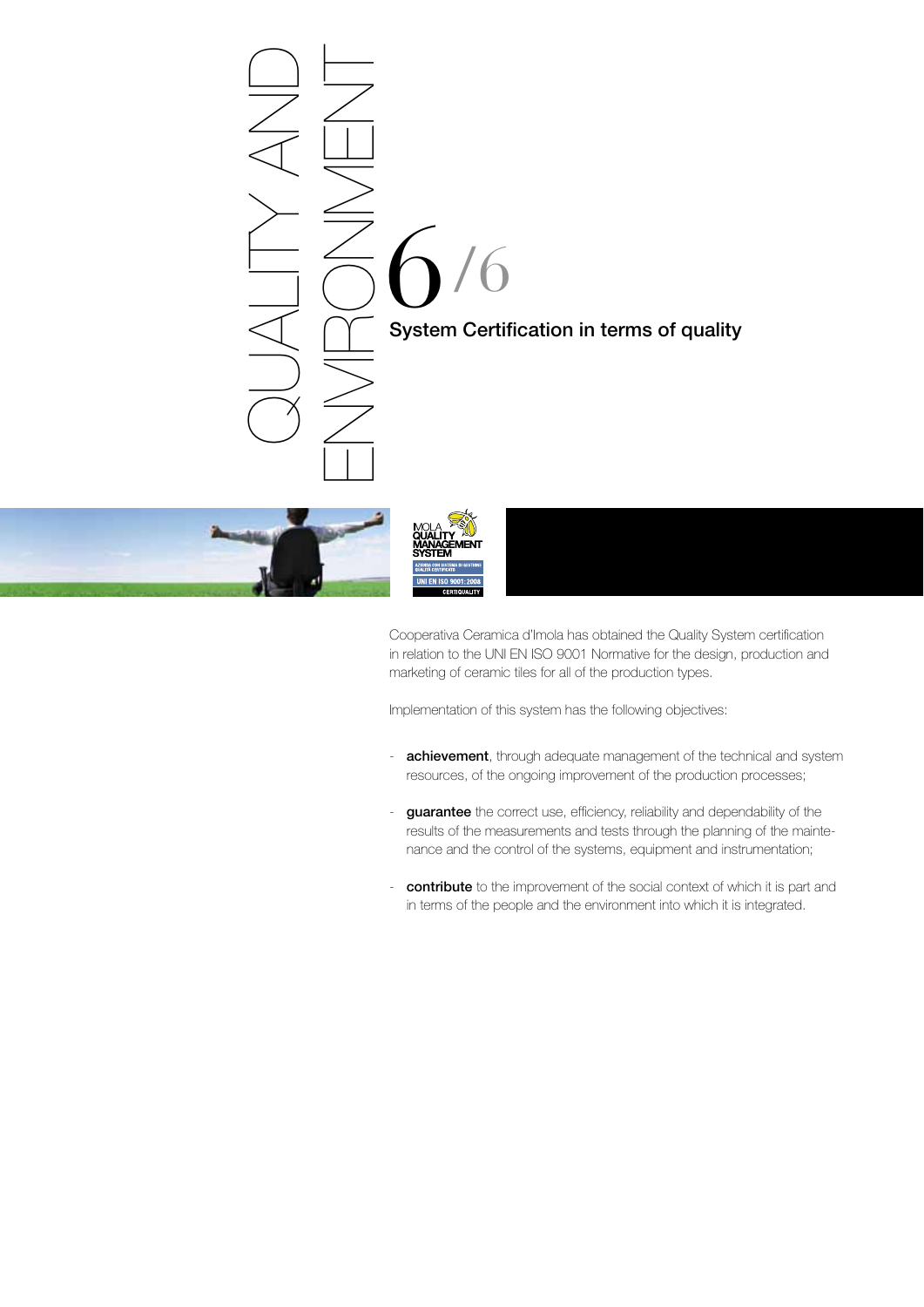### Green Squared® Certification





Cooperativa Ceramica d'Imola understands the importance of third-party environmental certifications and we are the first Italian tile manufacturer to achieve Green Squared® certification. Green Squared® is a tile and related installation material product certification program developed by the Tile Council of North America (TCNA) that recognizes leadership in environmental stewardship and corporate responsibility.

**OSCScertified.** Green Squared® certification is a companion to ANSI A138.1, a standard developed under the American National Standards Institute (ANSI) process for sustainable ceramic tiles, glass tiles and tile installation materials. The standard establishes criteria across the product life cycle from raw material extraction through manufacturing, use, and end-of-life management.

Green Squared® is a multi-attribute certification, scoring products in five categories of performance:

- · Product characteristics
- Manufacturing and Raw material Extraction
- · End-of-Product Life Management
- Progressive Corporate Governance
- · Innovation

By designing our products for sustainability, manufacturing with environmental sensitivity, and leading operations with ethical responsibility, Cooperativa Ceramica d'Imola has met and exceeded all established mandatory requirements as well as additional elective requirements within each assessment category as defined in ANSI A138.1. Notably, as a result of having undergone the certification process, Cooperative Ceramica d'Imola no longer discharges any industrial wastewater to POTW and recycles 100% of its wastewater.